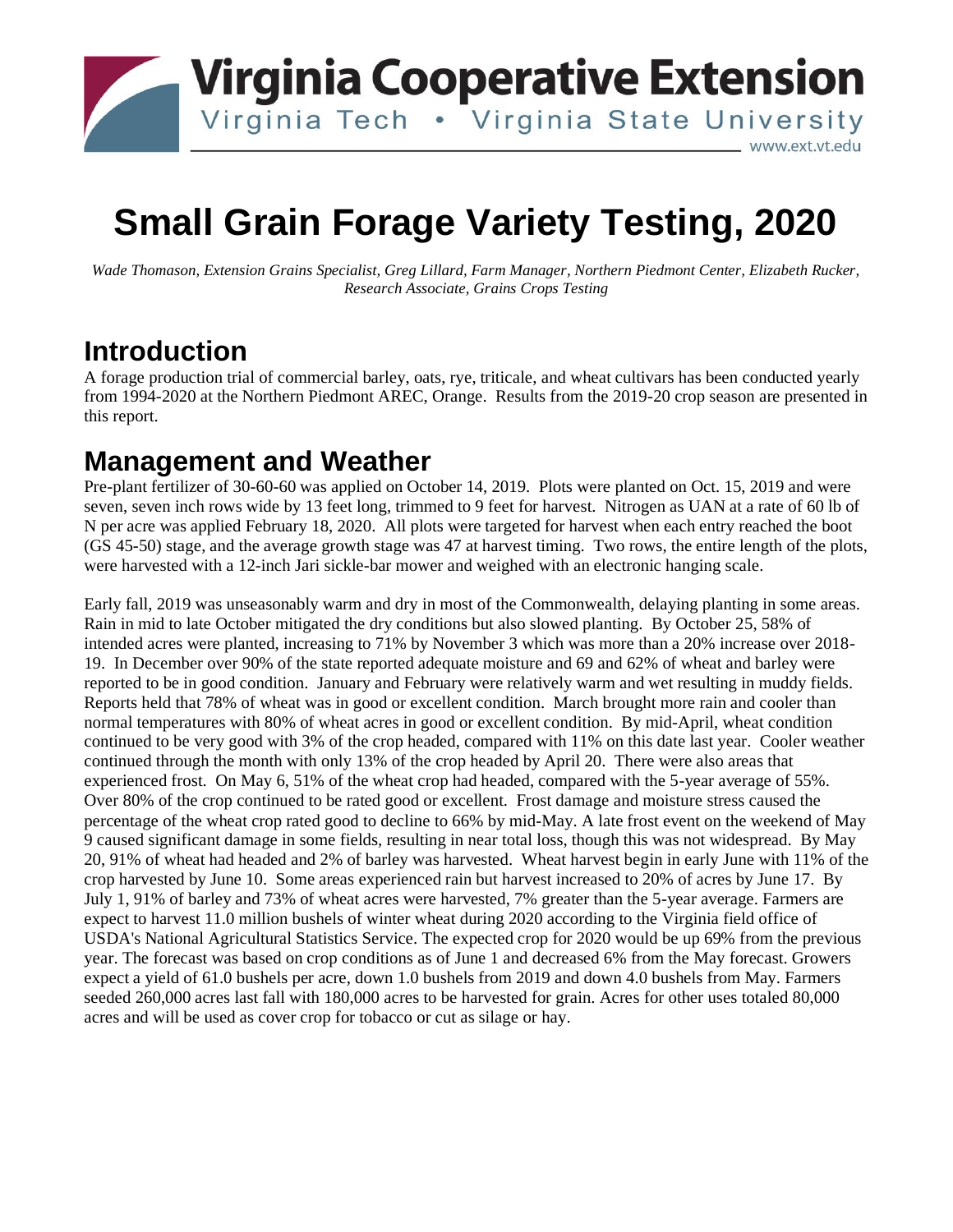

Figure 1. 2019-20 mean daily temperature and cumulative precipitation during the growing season measured at the Northern Piedmont Center, Orange, VA

### **Results**

Results are reported for 35 percent dry matter (DM) yield, DM yield, and nutritive value for all crops including mixtures.

Experimental plots vary in yield and other measurements due to their location in the field and other factors which cannot be controlled. The statistics given in the tables are intended to help the reader make valid comparisons between cultivars. The magnitude of differences which may have been due to experimental error has been computed for the data and listed at the bottom of columns as the LSD (.05) (least significant difference with 95 percent confidence). Differences must be greater than the LSD to be believed to truly exist.

Compared to 2019, forage yield over all entries was slightly greater than in 2019. Crude protein was also similar at 16% in 2020 vs 15.8 in 2019. TDN values were 1% greater in 2020. Overall, the triticale lines had the highest yield average of 10 ton/ac with TriCal Flex 719

producing the highest yield overall. Barley entries, Dura Forage Rye, and the Triticale lines TriCal Flex 719, TriCal Exp 20T04, NT13443, NT09423, NT12434, TriCal Merlin Max, NT96T441 (NE96T441), TriCal Exp 20T02, TriCal Exp 20T05, NT13416, NT09404, NT07403, NT11428, NT11406, TriCal Thor, TriCal Surge, NT12403, NT12414, Mercer Brand Tri-Cow 814, TriCal Gainer 154 and TriCal Exp 20T03 reached harvest maturity prior to other entries. This difference in maturity should be considered when evaluating the performance among species.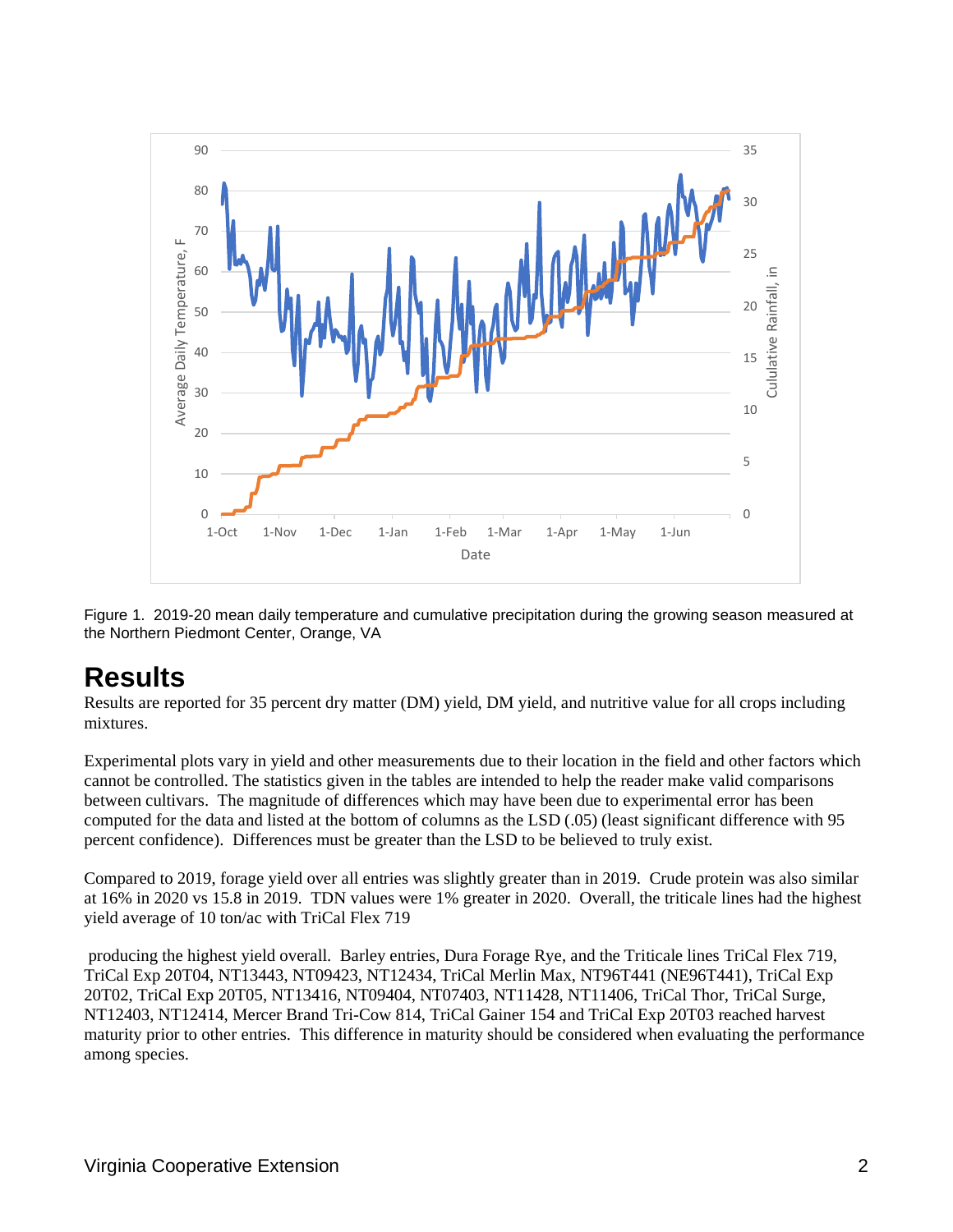Table 1. Small Grain Forage Variety Test, Northern Piedmont AREC, Orange, VA 2018-2019, Boot Stage Harvest.

| Northern Piedmont Center, Orange, Va 2019-20                         |                            |         |                 |          |                |         |            |               |            |                 |                 |
|----------------------------------------------------------------------|----------------------------|---------|-----------------|----------|----------------|---------|------------|---------------|------------|-----------------|-----------------|
| <b>Boot Stage</b>                                                    |                            |         |                 |          |                |         |            |               |            |                 |                 |
|                                                                      |                            | Harvest | Zadoks          | Height   | Lodging        | % Crude | <b>ADF</b> | <b>NDF</b>    | <b>TDN</b> | 35% DM          | <b>DM Yield</b> |
| Cultivar                                                             | $\text{Species}^{\dagger}$ | Date    | <b>Maturity</b> | (inches) | %              | Protein | $\%$       | $\frac{9}{6}$ | $\%$       | Yield (tons/ac) | (tons/ac)       |
| Flavia                                                               | B                          | 13-Apr  | 50              | 31       | $\Omega$       | 15.24   | 34.27      | 60.25         | 60.19      | 8.54            | 2.99            |
| VA16BFHB-268 NA                                                      | B                          | 3-Apr   | 46              | 32       | $\Omega$       | 15.78   | 34.80      | 59.11         | 59.98      | 7.86            | 2.75            |
| Thoroughbred                                                         | B                          | 8-Apr   | 47              | 32       | 0              | 17.99   | 30.56      | 56.16         | 64.04      | 7.82            | 2.74            |
| Valor                                                                | B                          | 11-Apr  | 48              | 34       | 0              | 17.69   | 31.98      | 58.31         | 62.83      | 7.55            | 2.64            |
| Hirondella                                                           | B                          | 10-Apr  | 45              | 36       | 0              | 17.46   | 33.98      | 58.94         | 61.20      | 6.54            | 2.29            |
| VA16BFHB-279 NA                                                      | B                          | 6-Apr   | 52              | 33       | $\Omega$       | 17.23   | 31.66      | 58.01         | 62.91      | 6.41            | 2.24            |
| Nomini                                                               | B                          | 6-Apr   | 49              | 34       | 0              | 16.25   | 32.16      | 57.35         | 62.17      | 5.61            | 1.96            |
| VA16BFHB-173 NA                                                      | B                          | 6-Apr   | 51              | 35       | 0              | 16.33   | 32.37      | 58.10         | 62.04      | 5.36            | 1.88            |
| VABFHB-269 NA                                                        | B                          | 6-Apr   | 49              | 35       | 0              | 15.74   | 33.57      | 59.68         | 60.91      | 5.28            | 1.85            |
| Secretariat                                                          | B                          | 6-Apr   | 50              | 30       | 0              | 15.58   | 32.38      | 58.07         | 61.77      | 5.09            | 1.78            |
|                                                                      |                            |         |                 |          |                |         |            |               |            |                 |                 |
| <b>KWS Propower</b>                                                  | R                          | 20-Apr  | 46              | 36       | $\mathbf 0$    | 15.13   | 33.73      | 59.85         | 60.56      | 11.71           | 4.10            |
| <b>KWS Progas</b>                                                    | R                          | 14-Apr  | 44              | 35       | $\overline{2}$ | 16.10   | 33.39      | 59.71         | 61.17      | 9.75            | 3.41            |
| Dura Forage Rye                                                      | R                          | 10-Apr  | 45              | 33       | $\mathbf{1}$   | 18.31   | 33.46      | 58.52         | 61.91      | 8.94            | 3.13            |
| TriCal Exp 19R01                                                     | R.                         | 30-Mar  | 46              | 39       | $\mathbf{1}$   | 17.06   | 37.54      | 63.95         | 58.32      | 6.05            | 2.12            |
|                                                                      |                            |         |                 |          |                |         |            |               |            |                 |                 |
| TriCal Flex 719                                                      | T                          | 20-Apr  | 47              | 42       | $\mathbf 0$    | 15.50   | 36.80      | 62.62         | 58.34      | 18.27           | 6.39            |
| TriCal Exp 20T04                                                     | T                          | 20-Apr  | 45              | 41       | $\Omega$       | 14.09   | 37.11      | 62.31         | 57.59      | 18.16           | 6.36            |
| NT13443                                                              | T                          | 17-Apr  | 45              | 43       | $\Omega$       | 14.56   | 34.44      | 61.07         | 59.81      | 16.28           | 5.70            |
| NT09423                                                              | T                          | 20-Apr  | 45              | 35       | 0              | 15.45   | 32.84      | 59.10         | 61.36      | 16.14           | 5.65            |
| NT12434                                                              | T                          | 20-Apr  | 44              | 35       | 0              | 16.69   | 34.78      | 60.04         | 60.32      | 15.69           | 5.49            |
| <b>TriCal Merlin Max</b>                                             | T                          | 20-Apr  | 46              | 39       | 0              | 13.06   | 36.77      | 62.71         | 57.48      | 13.62           | 4.77            |
| NT96T441 (NE96T441)                                                  | T                          | 20-Apr  | 44              | 42       | $\mathbf 0$    | 14.65   | 33.81      | 60.63         | 60.33      | 12.39           | 4.34            |
| TriCal Exp 20T02                                                     | T                          | 3-Apr   | 45              | 28       | $\Omega$       | 20.31   | 31.27      | 54.34         | 64.32      | 10.18           | 3.56            |
| TriCal Exp 20T05                                                     | T                          | 8-Apr   | 47              | 36       | 0              | 15.18   | 36.67      | 63.11         | 58.32      | 9.85            | 3.45            |
| NT13416                                                              | T                          | 10-Apr  | 45              | 38       | 0              | 14.33   | 36.23      | 61.37         | 58.35      | 9.29            | 3.25            |
| NT09404                                                              | T                          | 16-Apr  | 47              | 35       | 0              | 15.45   | 30.71      | 56.39         | 63.01      | 8.85            | 3.10            |
| NT07403                                                              | T                          | 8-Apr   | 47              | 38       | 0              | 16.75   | 32.98      | 59.71         | 61.72      | 8.44            | 2.95            |
| NT11428                                                              | T                          | 11-Apr  | 47              | 40       | $\mathbf 0$    | 17.75   | 32.13      | 57.73         | 62.74      | 7.84            | 2.75            |
| NT11406                                                              | T                          | 16-Apr  | 44              | 33       | $\Omega$       | 17.38   | 28.87      | 54.37         | 65.12      | 7.76            | 2.72            |
| <b>TriCal Thor</b>                                                   | T                          | 12-Apr  | 45              | 37       | 0              | 18.44   | 33.62      | 58.91         | 61.84      | 7.56            | 2.65            |
| <b>TriCal Surge</b>                                                  | T                          | 14-Apr  | 46              | 37       | 0              | 17.65   | 33.85      | 59.26         | 61.37      | 7.33            | 2.56            |
| NT12403                                                              | T                          | 10-Apr  | 45              | 34       | $\Omega$       | 18.00   | 33.77      | 58.69         | 61.56      | 7.31            | 2.56            |
| NT12414                                                              | T                          | 14-Apr  | 44              | 35       | 0              | 16.24   | 31.13      | 56.89         | 62.96      | 6.84            | 2.39            |
| Mercer Brand Tri-Cow 814                                             | T                          | 6-Apr   | 45              | 32       | 0              | 15.98   | 33.81      | 60.12         | 60.81      | 6.64            | 2.32            |
| <b>TriCal Gainer 154</b>                                             | T                          | 6-Apr   | 46              | 34       | $\mathbf 0$    | 17.19   | 30.79      | 57.64         | 63.57      | 6.34            | 2.22            |
| TriCal Exp 20T03                                                     | T                          | 6-Apr   | 45              | 32       | 0              | 20.45   | 29.57      | 55.13         | 65.68      | 5.72            | 2.00            |
|                                                                      |                            |         |                 |          |                |         |            |               |            |                 |                 |
| Hilliard                                                             | W                          | 14-Apr  | 49              | 30       | 0              | 14.40   | 31.19      | 58.01         | 62.25      | 6.63            | 2.32            |
| <b>LSD 0.05</b>                                                      |                            |         |                 | 3        | $\mathbf{1}$   | 2.41    | 2.99       | 3.42          | 3.00       | 3.15            | 1.10            |
| <sup>†</sup> B - Barley, O - Oats, R - Rye, T - Triticale, W - Wheat |                            |         |                 |          |                |         |            |               |            |                 |                 |